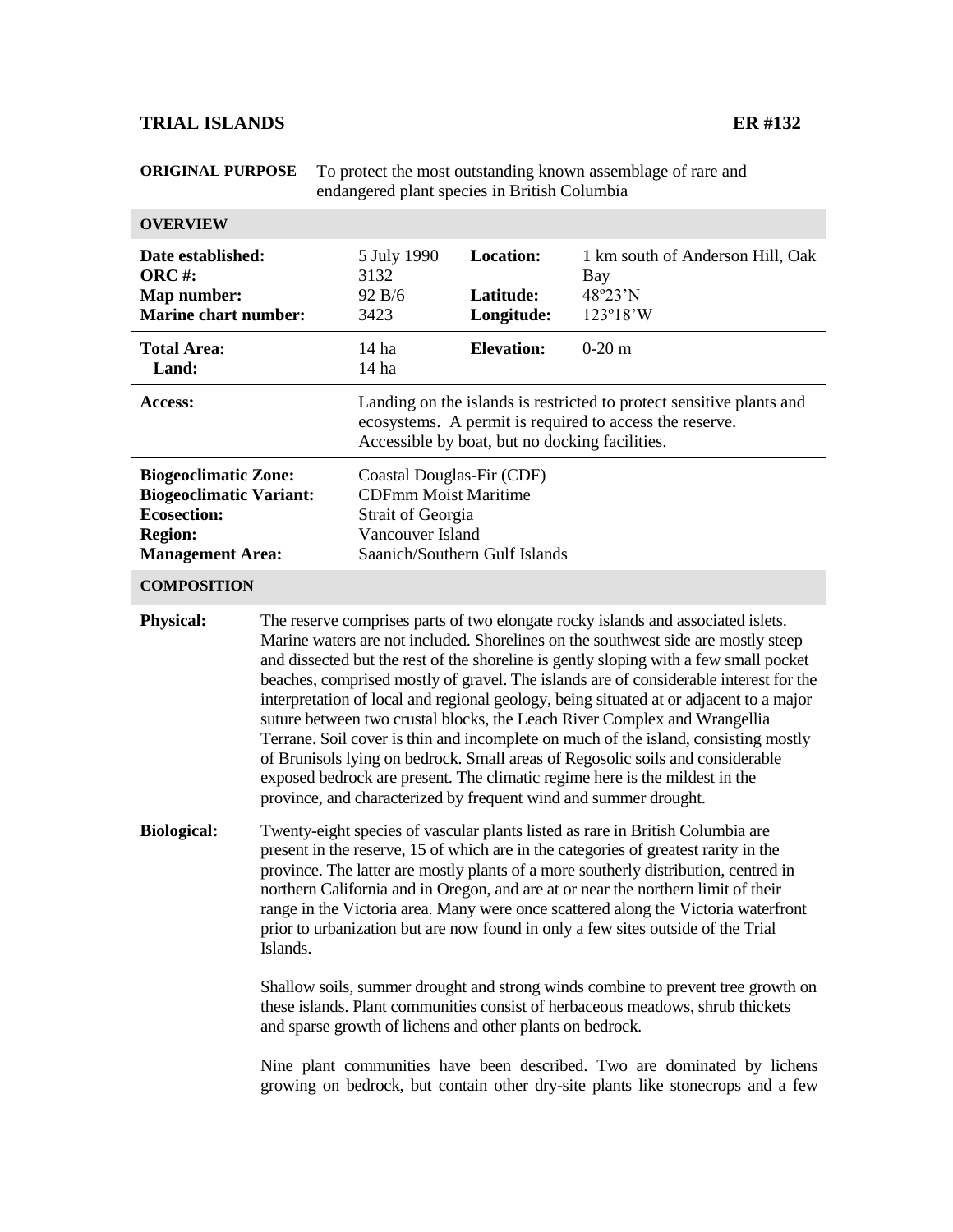species tolerant of salt spray. A community characterized by dune wildrye and beach pea occurs on gravel beaches and among driftwood. A small area of salt marsh contains salt-tolerant plants like Pacific glasswort, seashore saltgrass, Nutka alkaligrass and sea plantain. Four meadow communities occur on upland sites having the best soil development. The most important of these, a vernal pool community characterized by Bigelow's plantain and Scouler's popcornflower, contains 13 species of rare plants. Other meadow communities support showy stands of spring wildflowers such as common camas, death-camas, chocolate lily, shootingstar, sea blush, Hooker's onion and blue-eyed Mary. Dense, wind-pruned shrub thickets are dominated by Garry oak, aspen, snowberry and rose.

One glaucous-winged gull nest has been reported, but the island is not a significant seabird site. A turkey vulture nest was found in the early part of the century (mid-2000s) but it has not been occupied since. Terrestrial birds and mammals have not been surveyed.

**Cultural:** The reserve encompasses a traditional First Nations and Songhees bulb harvesting site. There are no known archaeological sites on the islands. The island has been the site for a lighthouse for over a century.

| <b>SIGNIFICANT SPECIES</b>               | <b>BC LIST</b><br><b>STATUS</b> | <b>COSEWIC STATUS</b>  | CF<br><b>PRIORITY</b> |
|------------------------------------------|---------------------------------|------------------------|-----------------------|
| Western Meadowlark (Georgia              | Red listed                      |                        | 1                     |
| Depression population)                   |                                 |                        |                       |
| Common Ringlet, ssp. insulana            | Red listed                      |                        | 1                     |
| Carolina meadow-foxtail                  | Red listed                      |                        | 3                     |
| golden paintbrush                        | Red listed                      | Endangered (2007)      | 1                     |
| Macoun's meadow-foam                     | Red listed                      | Threatened (2004)      | 1                     |
| dense-flowered lupine                    | Red listed                      | Endangered (2005)      | 1                     |
| seaside birds-foot trefoil               | Red listed                      | Endangered (2000)      | 1                     |
| snake-root sanicle                       | Red listed                      | Endangered (2001)      | 1                     |
| purple sanicle                           | Red listed                      | Threatened (2001)      | $\overline{c}$        |
| creeping wildrye                         | Red listed                      |                        | 1                     |
| rosy owl-clover                          | Red listed                      | Endangered (2004)      | $\overline{2}$        |
| Garry oak – California brome association | Red listed                      |                        | $\overline{2}$        |
| coastal Scouler's catchfly               | Red listed                      | Endangered (2003)      | $\mathbf{1}$          |
| Victoria's owl-clover                    | Red listed                      | Endangered (2010)      | 1                     |
| banded cord-moss                         | <b>Blue</b> listed              | Special Concern (2005) | $\overline{c}$        |
| chaffweed                                | <b>Blue</b> listed              |                        | $\overline{2}$        |
| white-top aster                          | Red listed                      | Special Concern (2009) | $\mathbf{1}$          |
| Nuttall's quillwort                      | <b>Blue</b> listed              |                        | $\overline{2}$        |
| Henderson's checker-mallow               | <b>Blue</b> listed              |                        | $\overline{2}$        |
| pigmyweed (Crassula aquatica)            |                                 |                        | $\overline{2}$        |
| seashore lupine                          |                                 |                        | $\overline{4}$        |
| dwarf montia                             |                                 |                        | $\overline{4}$        |
| chocolate lily                           |                                 |                        | 6                     |
| common camas                             |                                 |                        | $\overline{2}$        |
| dune bluegrass                           |                                 |                        | $\overline{4}$        |
| Garry oak                                |                                 |                        | 6                     |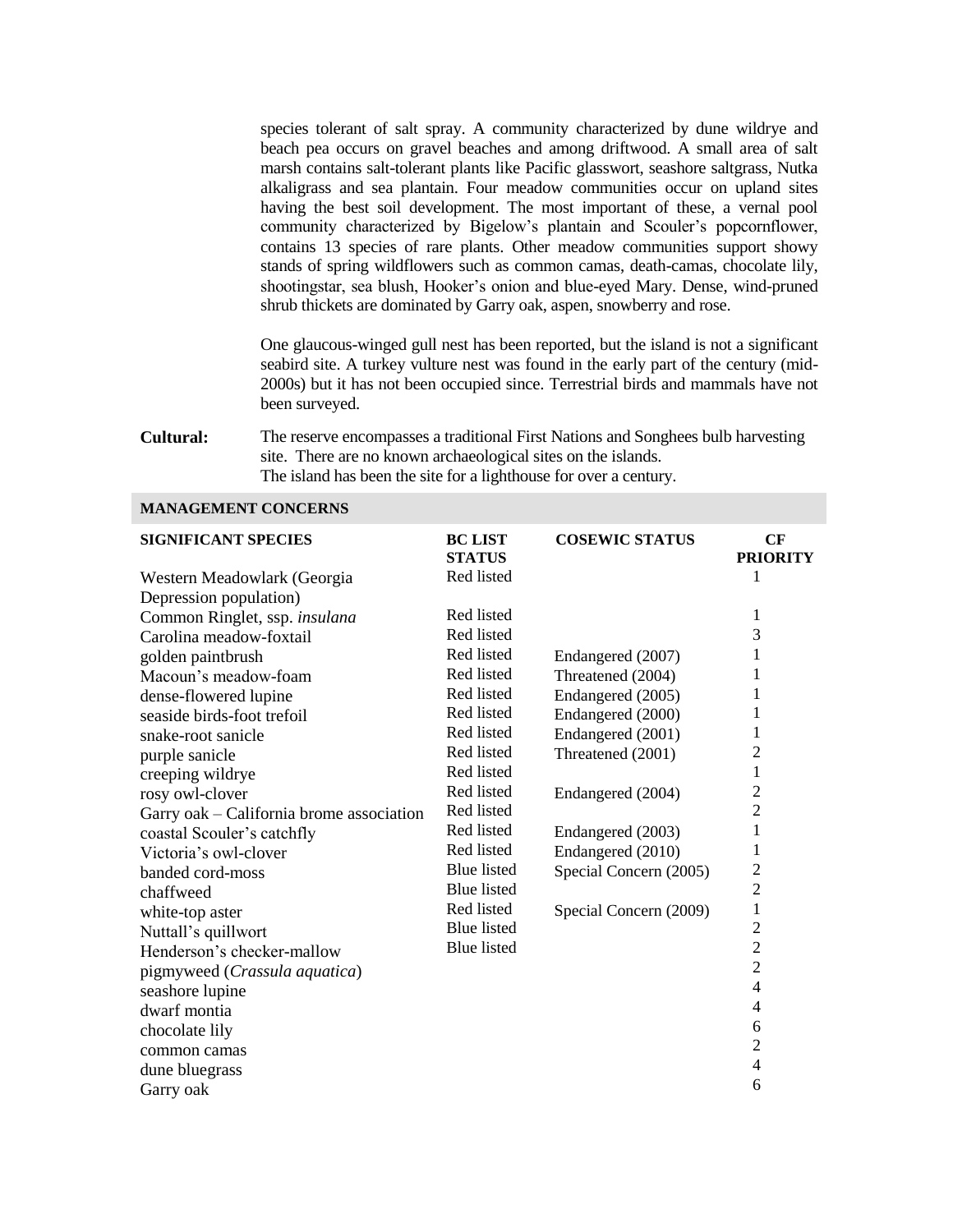| <b>THREATS</b>                             |                                                                                                                                                                                                                                                                                                   |  |
|--------------------------------------------|---------------------------------------------------------------------------------------------------------------------------------------------------------------------------------------------------------------------------------------------------------------------------------------------------|--|
| <b>Climate Change:</b>                     | Raised sea levels may reduce the habitat area protected in the<br>reserve and increased storm intensity and frequency may degrade<br>the habitat. Other climatic factors such as warmer temperatures<br>and increased annual precipitation may alter the community<br>composition on the islands. |  |
| <b>Non-native species:</b>                 | Aggressive invasive Scotch broom, English Ivy, and Gorse are<br>present in reserve.                                                                                                                                                                                                               |  |
| <b>Recreation:</b>                         | Trampling of extremely rare plant species and micro habitats<br>occurs.                                                                                                                                                                                                                           |  |
| <b>Recreation:</b>                         | Presence of marine vessels and kayaks disrupts marine mammal<br>and bird behaviour.                                                                                                                                                                                                               |  |
| <b>Transportation:</b>                     | Threat of oil spill due to tanker traffic and cargo ships.                                                                                                                                                                                                                                        |  |
| <b>Utilities and utility</b><br>corridors: | Reserve is bisected by CFAX communication lease property and<br>Coast Guard property adjacent to southern boundary.                                                                                                                                                                               |  |
| <b>Utilities and utility</b><br>corridors: | A corridor exists on the map.                                                                                                                                                                                                                                                                     |  |
| <b>RESEARCH</b><br><b>OPPORTUNITIES</b>    | Reports listing flora are available.<br>Reserve offers potential for research and use as a seed bank for<br>species reintroductions.                                                                                                                                                              |  |

## **SCIENTIFIC NAMES OF SPECIES MENTIONED IN THE TRIAL ISLANDS ER ACCOUNT**

## **Flora**

alkaligrass, Pacific (*Puccinella nutkaensis)* aspen, trembling (*Populus tremuloides)* aster, white-top (*Aster curtus)* blue-eyed Mary, small-flowered (*Collinisia parviflora)* bluegrass, dune (*Poa macrantha)* brome, California (*Bromus carinatus)* camas, common *(Camassia quamash)* catchfly, coastal Scouler's (*Silene scouleri* ssp. *grandis)* chaffweed (*Anagallis minima)* checker-mallow, Henderson's (*Sidalcea hendersonii)* cord-moss, banded (*Entosthodon fascicularis)* death-camas, meadow (*Zigadenus venenosus)* glasswort, American (*Sarcocornia pacifica)* lily, chocolate (*Fritillaria affinis* var. *affinis)* lupine, dense-flowered (*Lupinus densiflorus)* lupine, seashore (*Lupinus littoralis)* meadow-foam, Macoun's (*Limnanthes macounii)* meadow-foxtail, Carolina (*Alopecurus carolinianus)*